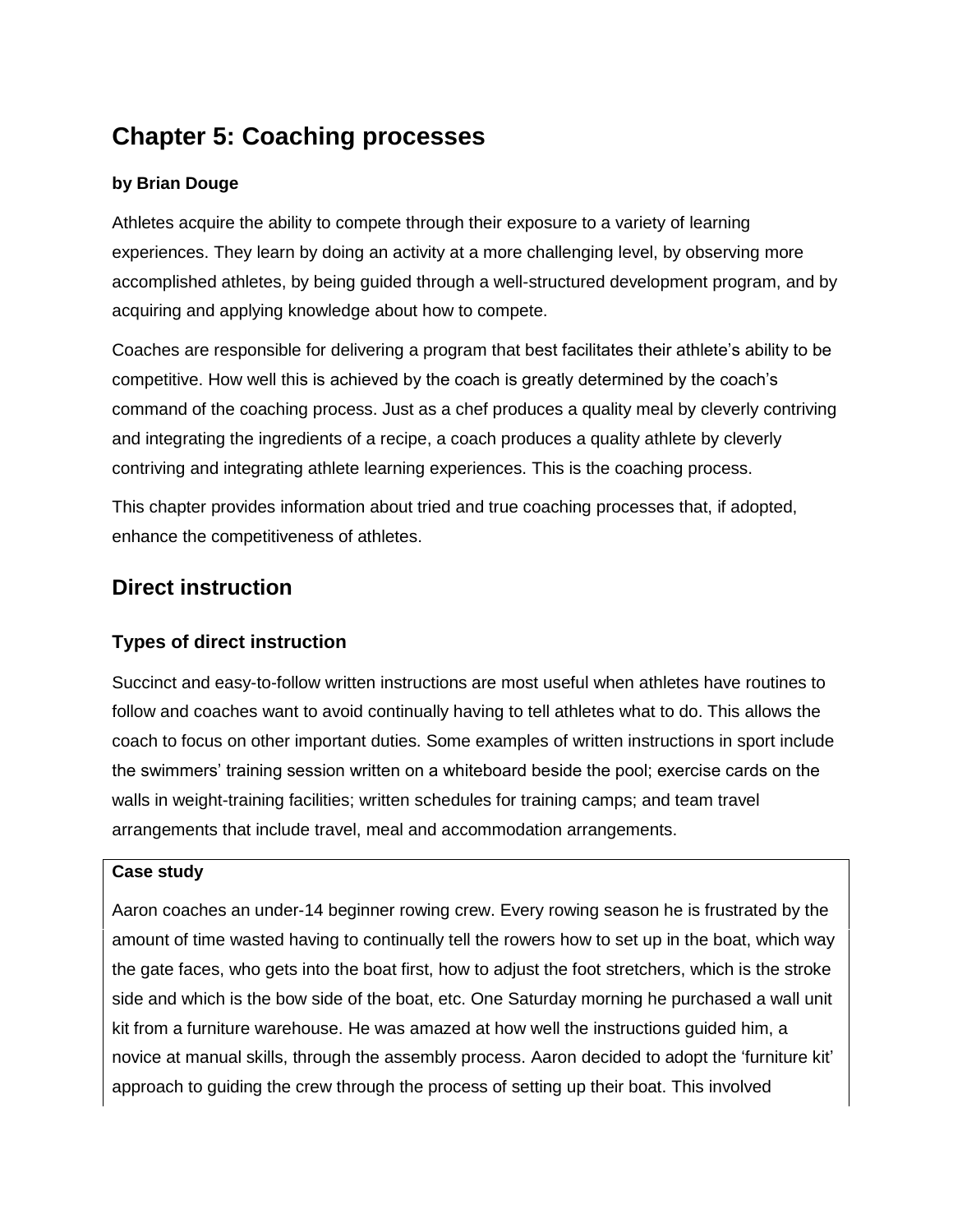numbering and colour coding the oars and boat, and developing a set of instructions for the designated team leader to follow. This relieved Aaron of the need to continually remind the athletes about how to set up their boat and left him free to attend to other important tasks prior to training and competition.

Oral direct instruction is the most common form of coach communication. It is used to give direction and impart knowledge. Quality oral instructions improve a coach's effectiveness. It is important to mentally prepare each instruction, limit the information to two or three key points, be succinct, and use voice and body language that ensures the delivery of an instruction is interesting and has high impact.

Once athletes become familiar with the detail of their coach's instructions, the coach can replace slabs of oral information with cues, for example, 'Okay team, let's warm up'. The 'warmup' cue results in athletes performing a series of unprompted activities. Coaches can improve athlete self-management by including key words or cues in their communications.

#### **Case study**

The senior hockey team often lost possession of the ball when individual players tried to rush the ball from defence to offense. Geoff, their coach, devoted training sessions to practising a more controlled transfer of play from defence to offense, which encouraged players to set up the offense and provide support for each other prior to moving the ball downfield. Geoff used the oral cue 'Settle!' during games to mean 'Be controlled and set up the offensive play'. The players responded immediately when the coach or team-mates called out 'Settle!'

Direct instructions are a one-way form of communication, typically from the coach to the athlete. However, one of the most powerful forms of direct instruction is demonstration.

### **Content**

The focus of oral instructions and demonstrations should be limited to two or three key pieces of information. Written instructions can have several pieces of information, provided the athlete is continually able to refer to them. All direct instructions must be succinct, worded to suit the audience, stated clearly and not overly repetitive.

The content of an instruction will at times need to include an explanation or brief rationale. This is usually when teaching a new skill, strategy or training routine, or when coaching a team that does not yet have complete confidence or belief in the coach.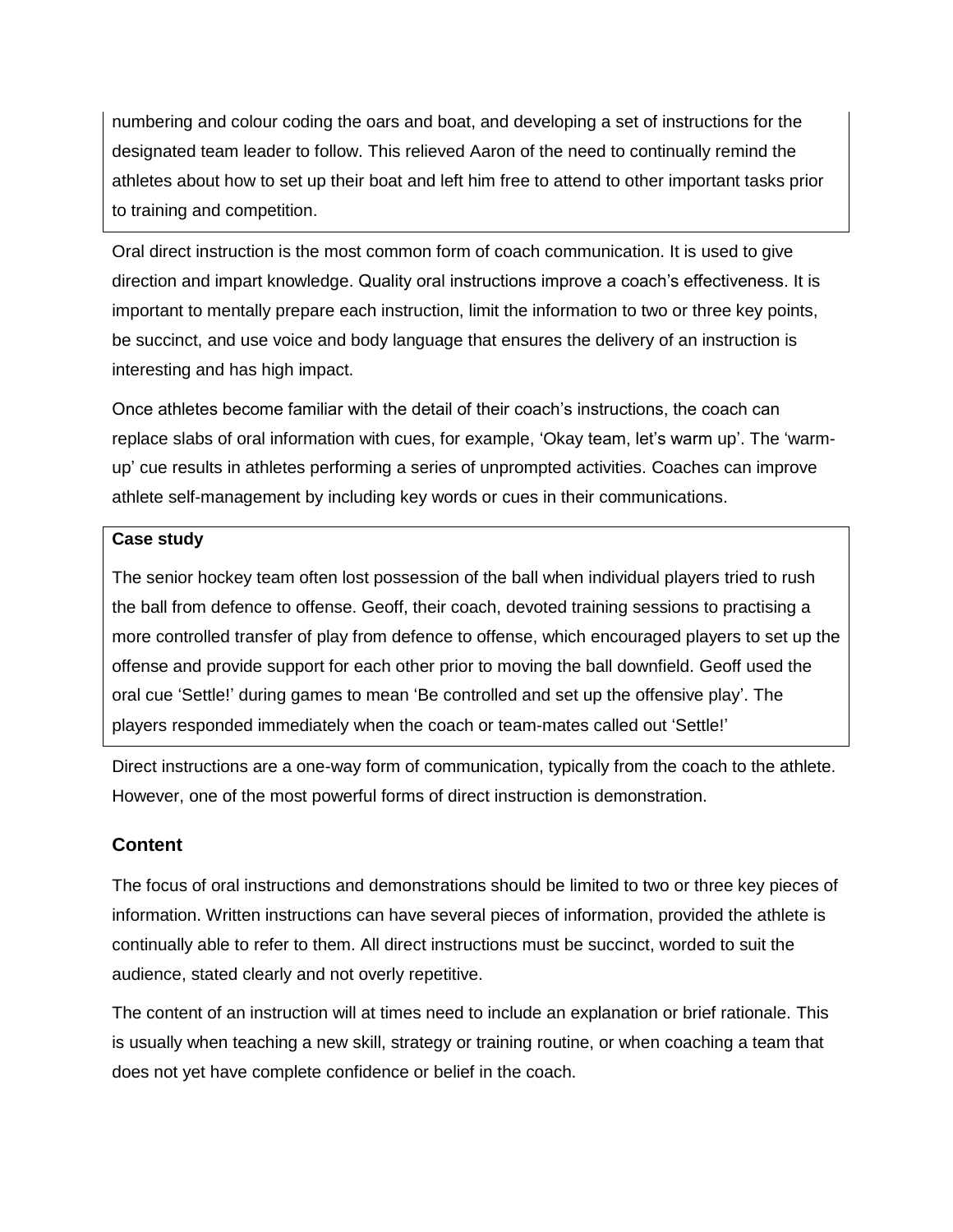#### **Case study**

Ian was bemused by his cricket team's excessive number of run-outs in each innings at the crease He noticed that the striker of the ball was taking full responsibility for initiating the first and subsequent runs after the ball was hit. He instructed the players that from now on the strike batsman would make the 'run' call for balls hit in front of the batting crease, and the non-striking batsman would make the 'run' call for balls hit behind the crease. From then on, whichever batsman was facing the ball in the field would call for the next run. He explained that by doing this neither batsman would hesitate to run and both batsmen would be able to see and hear each other and the ball at all times. It took some time before the more dominant batsmen were able to relinquish total control of the running between wickets. Ian persisted with specific training drills and coach directions until the entire team became committed to the new running between wickets strategy. The number of run-outs was dramatically reduced over time.

### **Checking for understanding**

One of the quickest ways to check that athletes have understood a coach's directions is to watch what happens. However, considerable time can be saved if coaches revise their instructions by asking athletes to either repeat them or predict what might be the outcome if they implement the instructions. For example, to check for understanding after explaining the new running between wickets strategy, the coach could ask the players, 'What is the benefit of the new calling strategy for the batsman at the striker's end of the wicket if the ball is hit behind the crease?' If the athletes answer this question correctly, the coach can be confident that they know what to do and why they are doing it.

#### **Timing**

Direct instruction can occur at any time in the athlete program; however, it should be immediately followed by an opportunity for the athlete to act on the instructions.

#### **Facilitation**

Rather than forcing athletes to be competitive and/or become more competitive, quality coaches create situations that facilitate an athlete's desire to be competitive. Ways to facilitate athlete learning include providing opportunities to respond, setting realistic expectations, giving athletes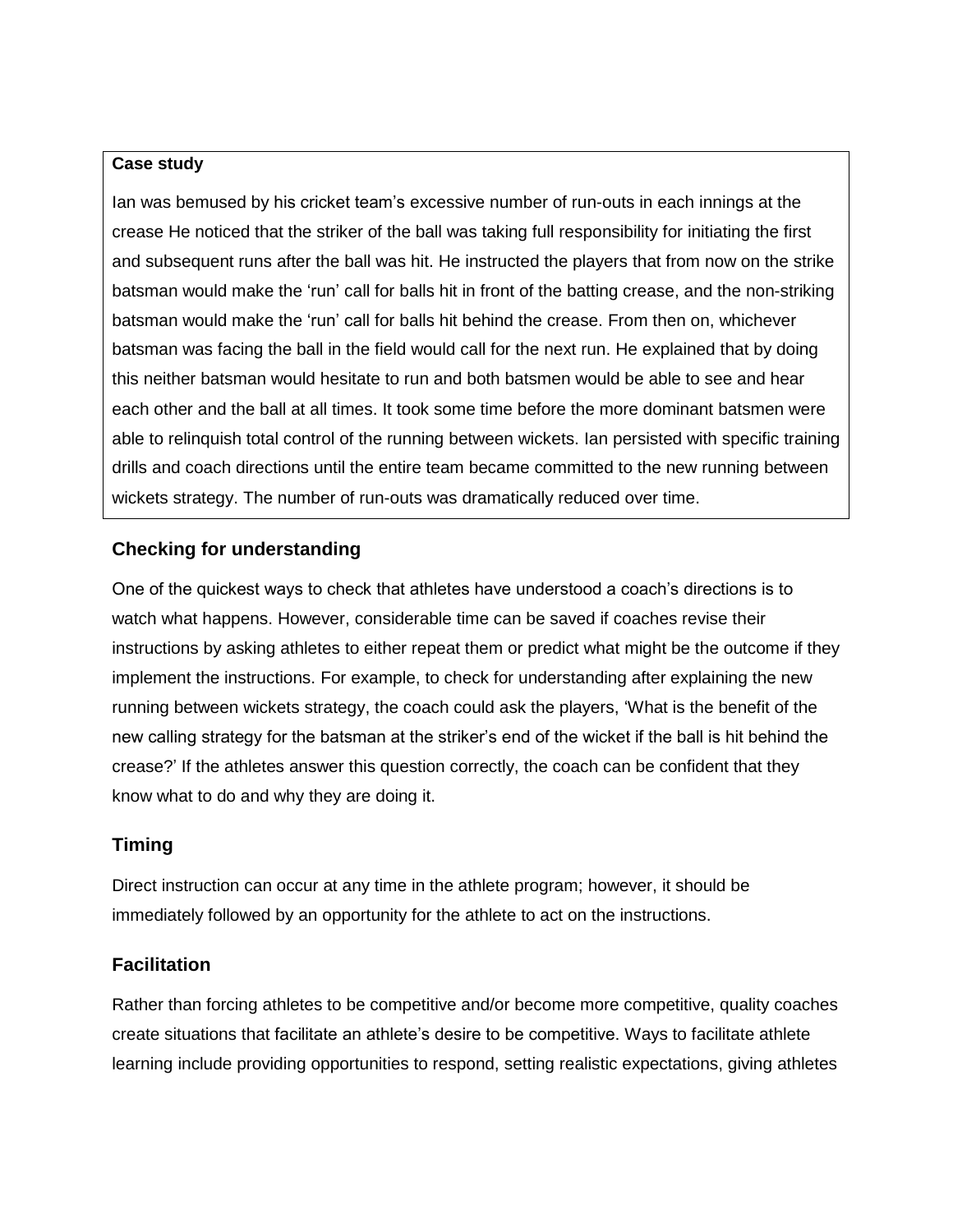time to adjust to changing situations, building step-by-step progressions into the athlete program, and ensuring athletes experience the 'thrill of the skill'.

### **Opportunities to respond**

Athletes acquire skills by 'doing'. It is essential that coaches organise training sessions and game structures so that athletes repeatedly practise new skills and/or modify previously learnt skills.

### **Realistic expectations**

Setting standards and goals that the athlete can achieve not only encourages a better performance but also increases self-confidence and intrinsic motivation. For a team of seven netball players it is difficult to set challenging goals that each player can achieve, given the varying abilities of the players. However, effective coaches are able to impart flexible, individual expectations to each player in relation to a team goal.

#### **Case study**

One of the goals for Margaret's team of judo players was to increase their level of aerobic (endurance) fitness. Margaret did not set a goal for every player to score above ten on the beep test, rather she conducted a pre-test then asked every player to try to improve their score by a nominated percentage over a two-month training period. Margaret discussed and agreed with each player on a challenging and achievable per cent improvement target for the player. For some players the agreed target was 10 per cent, while for others it was 20 per cent.

#### **Time to adjust**

The amount of time an athlete takes to adjust to new competitive situations varies greatly depending on the type of activity, experience and ability of the athlete, the experience and ability of opposition players, and environmental conditions. Coaches should assume that their athletes are trying their hardest to adapt to new situations, and allow them several attempts at a new skill, strategy or playing position before deciding to intervene. This is an acceptable approach for coaches to take with all athletes.

### **Step-by-step progressions**

The endurance pre-test of Margaret's judo team revealed that the team was lacking in fitness compared to opposition teams. Margaret decided to build the fitness of the team by integrating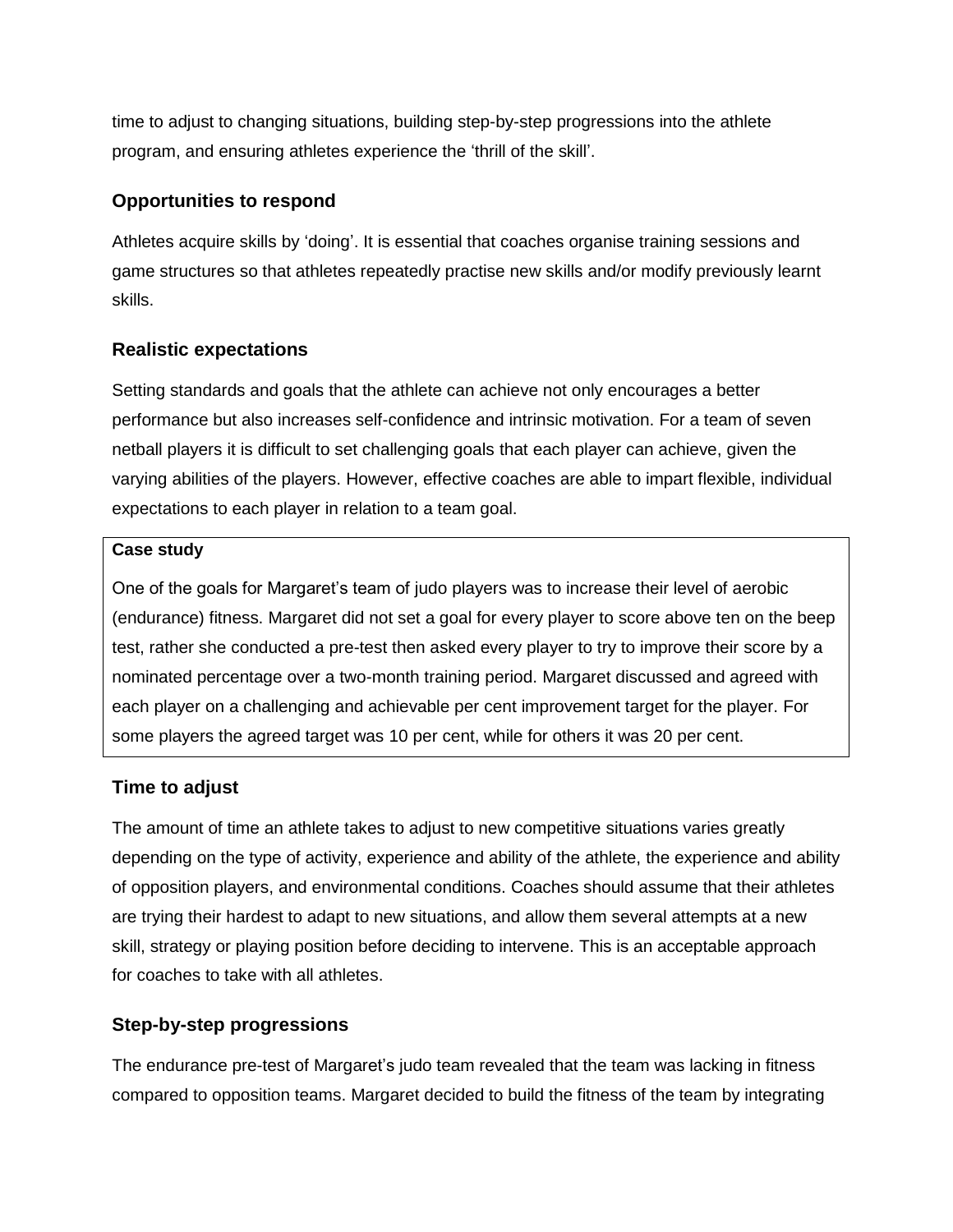step-by-step endurance progressions with skills and strategy training. Gradually reducing the number of players in a drill, increasing the distances covered in strategy work, reducing the time expected to complete tasks, and increasing the presence of opposition in drills were step-bystep approaches that Margaret used to improve the fitness of her players.

### **'Thrill of the skill'**

Coaches have the opportunity to provide every athlete with movement experiences that satisfy the sensory aspirations of the athlete — 'the thrill of the skill'. There are countless examples of movement thrills in sport — downhill skiing, forehand drive in squash, a perfectly timed deflection in football, forward one-and-a-half with full twist in diving, and a spiralling two-handed pass in rugby union. On the way to experiencing these more dynamic sporting thrills, coaches need to progressively provide opportunities for athletes to experience more easily attainable thrills. Careful planning and repetitive practice can allow athletes to experience the 'thrill of the skill' in their chosen sport.

# **Games-based approach**

The major difference between a skills-based approach to athlete learning and a games-based approach is that the skills approach focuses on accelerating the ability to efficiently perform an essential component of a specific movement within the performance regime, and the games approach focuses on efficiently performing essential components of the performance regime under conditions that are typically experienced in the game.

#### **Case study**

Matthew enrolled his daughter Casey in a 'learn to play golf' program. Casey had a mild intellectual disability, enjoyed sports and was an admirer of Karrie Webb. Matthew hoped that Casey would enjoy playing golf and at the same time work to overcome her inability to concentrate and be patient.

Casey's golf coach, Lynda, was quick to recognise that Casey was not able to cope with the level of concentration and patience required in the skill training session devoted to correcting the grip, stance and swing of players as they hit 50 balls using a pitching wedge on the driving range. However, Casey coped very well if Lynda coached her using a games-based approach. Lynda asked Casey to chip eight balls onto the practice green from ten metres off the edge of the green and then try to putt the balls into any of the holes on the putting surface in three putts or less for each ball. If she could get all of the balls in the holes for less than four shots for each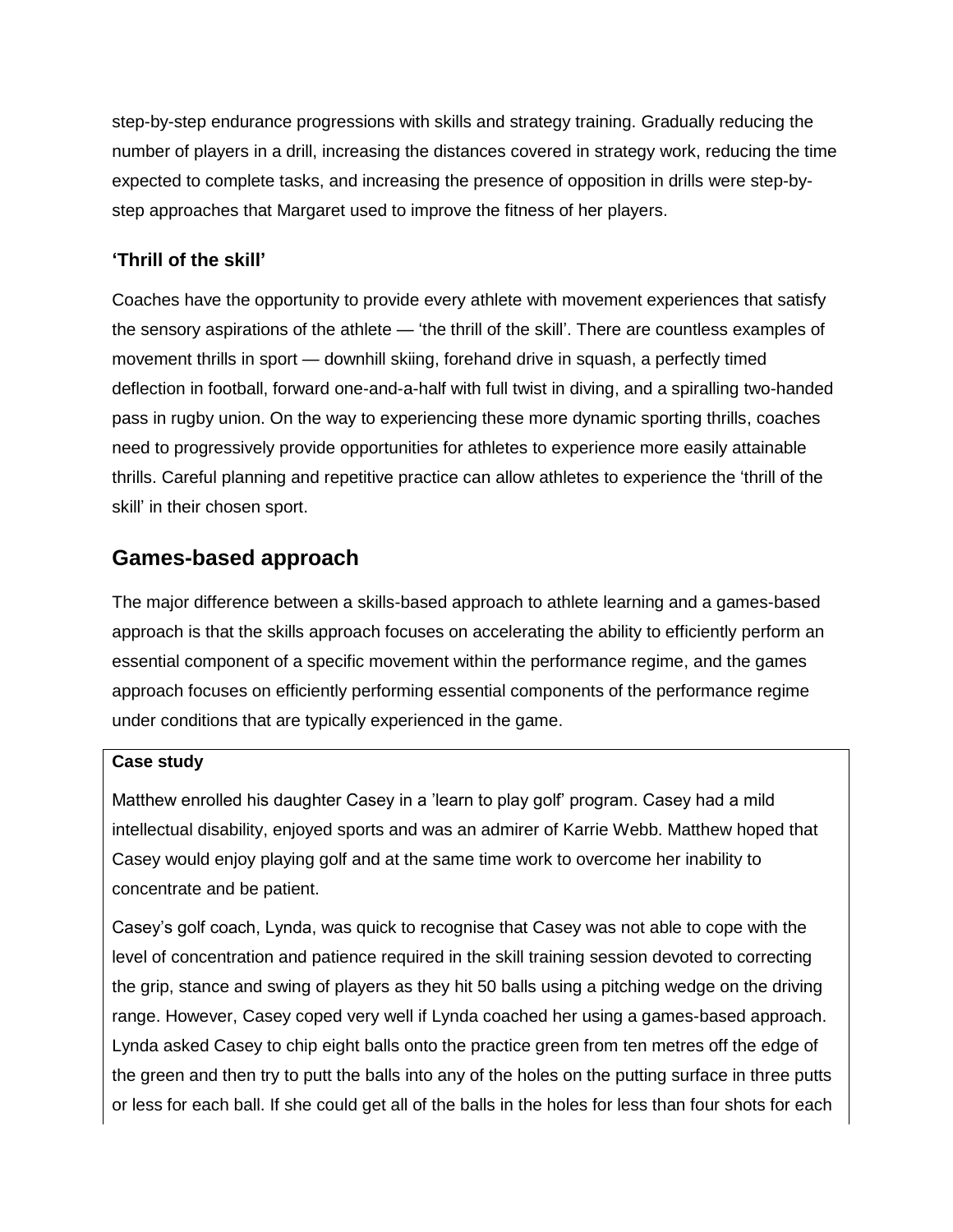ball then she won the game, if not then the balls won the game. Lynda regularly checked on Casey to see if she was using the two 'Karrie Webb' grips of the club that she had taught her for chipping and putting.

### **Types of games**

There are many variations of the games-based approach. Players could be exposed to the following situations:

- . Competing against self the softball coach set up a target resembling the strike zone with a point score allocated to various areas on the zone. A player was given 20 pitches to score as many points as possible. The coach then instructed the player to focus on trying to beat their score.
	- . Competing against a standard the football coach asked his young players to complete a complex team drill involving a dribble through markers, passes to team-mates and a shot at goal from a designated area. The players were asked to aim to complete the drill with less than four errors. Errors included touching a marker when dribbling, not passing the ball to the advantage position for a team-mate, and missing the shot on goal.
- . Competing against an opponent the football coach in the previous example then introduced an opposition player, who was instructed to try to intercept and/or steal the ball at any time during the drill. When the players demonstrated composure and control, more and more opposing players were added to the drill to increase the competitive pressure.
- . Cross training activities and sports can often complement each other in fitness, skills and psychological areas. An obvious example of one sport complementing another would be touch football and rugby league. Rugby league players could cross train using touch football to finetune offensive passing skills and improve fitness. Track and field running programs for sprinters and middle distance runners are used by coaches of many sports as a cross training method for improving specific aspects of running fitness. Cross training can be used to add variety to an arduous program and/or to provide an intense focus on a particular aspect of athlete development. The Australian cricket team has employed the services of a US baseball fielding coach to enhance their cricket skills by adopting baseball fielding and throwing training methods.
	- . Simulation repeating game situations at training enables players to correct errors in game play and develop new strategies. Tennis and cricket coaches have ball machines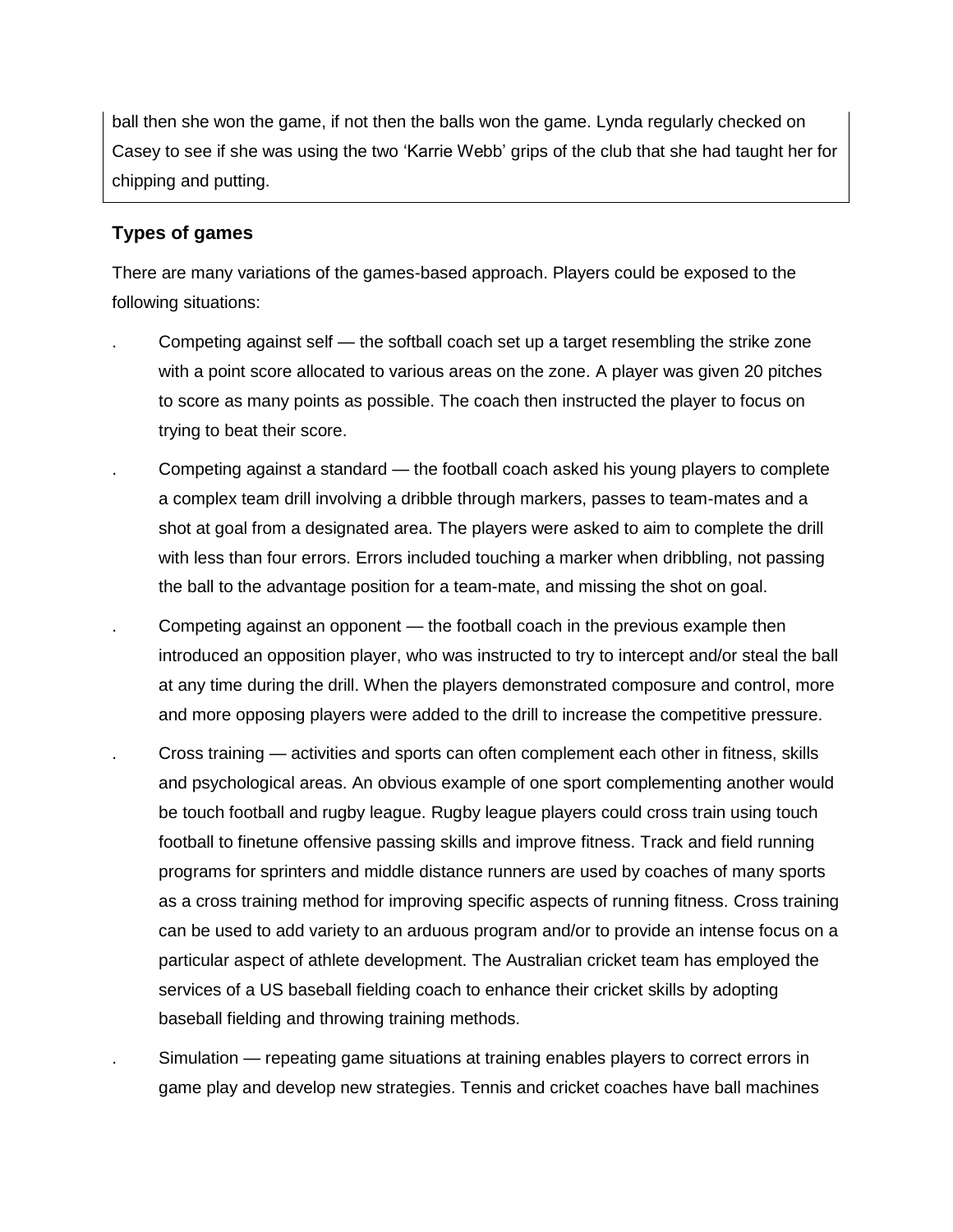that deliver balls to the athlete as they are likely to receive them in a game. Being able to simulate a game situation over and over again with minimal time between trials greatly improves athlete performance. On occasions, coaches will simulate game situations at a higher intensity than would occur in a game. This approach is used by coaches to take the athlete to a higher level, thus making the real game situation relatively easier to manage.

#### **Case study**

Water polo coach Ben was frustrated by the team's lack of support play when moving from defence to offense. He set up a simulated game using a larger goal with no goalie and the rule that all players on the attacking team must be in the offensive half and have contacted the ball before a goal could be scored.

#### **Purpose of the games-based approach**

A games-based approach to training enables the coach to recreate game situations and focus on aspects of physical skills and mental skills, fitness, strategy development and opponent experience. Using small-sided games at training and rotating opponents can give a young player exposure to a range of opponents and accelerate their ability to cope with moreexperienced athletes in real situations.

## **Problem-solving approach**

#### **Defining a problem**

Requiring players to participate in solving problems they are having with their performance and/or the performance of the team, entrusts them with taking ownership of aspects of their program. Some athletes appreciate being responsible for their development, while others would rather be guided entirely by the coach.

There are simple and complex problems that confront coaches in all sports. A simple problem could be identifying the order in which sprinters run in a 4 x 400-metre relay race. The coach has two runners who run fastest when in front and two who run best when there is someone to chase. Three of the runners finish hard, while one tires quickly at the finish of the 400 metres. The coach arranges a meeting with the athletes and asks them to choose the running order based on their knowledge of each other's ability and their knowledge of the opposition runners.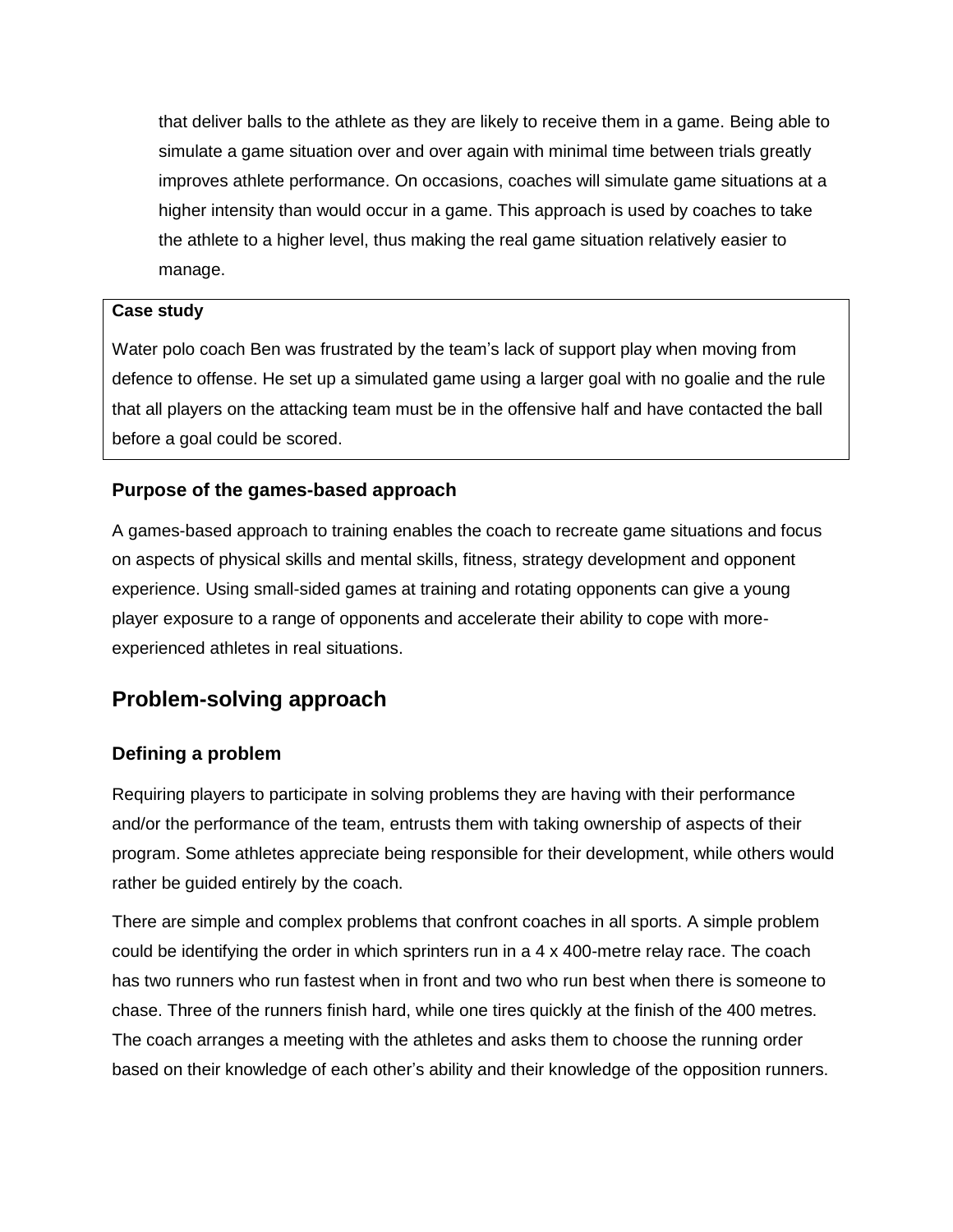A complex problem would be a team's lack of confidence in each other and themselves. This situation requires each team member to identify, in private meetings with the coach, personal areas of concern with their performance as well as concerns they have with the performance of other members of the team. The coach then collates the views of the players and, as well as asking each player to develop a plan to confront their own lack of confidence, a leadership team is given responsibility to find a solution to team confidence issues.

### **Plan of attack**

Once a problem has been recognised by the athlete/s it is essential that they work with the coach to develop an action plan. The plan should include a target outcome, the training activities to be undertaken, a time frame for completing the task, and who is responsible for implementing the program. Simple problems will often not require a sophisticated plan; however, a complex problem can place extensive demands on the planning process.

### **Problem situations**

There are many elements of a competition that pose problems for coaches and athletes. Some examples include:

- . environment unusual weather conditions, different playing surfaces, poor preparation areas, extensive travel demands
- . mental poor motivation, lack of concentration, lack of confidence, misdirected aggression, excessively high or low anxiety
- . strategic lacking strategies to avoid exposing weaknesses, coping with fatigue, overcoming the loss of a quality player in the team, lack of variety in defensive and offensive plays
- . technique lack of skill routines to suit critical situations, lack of automation of basic skills, high skill error rate caused by poor technique, vulnerable performance areas caused by poor technique which limit skill options
- . opposition contending with high-quality players, coping with aggressive opponents, contending with inflated opposition reputations, overcoming physical differences (speed, size, endurance).

Problem situations are often managed effectively if the athlete is involved in the process of developing a solution.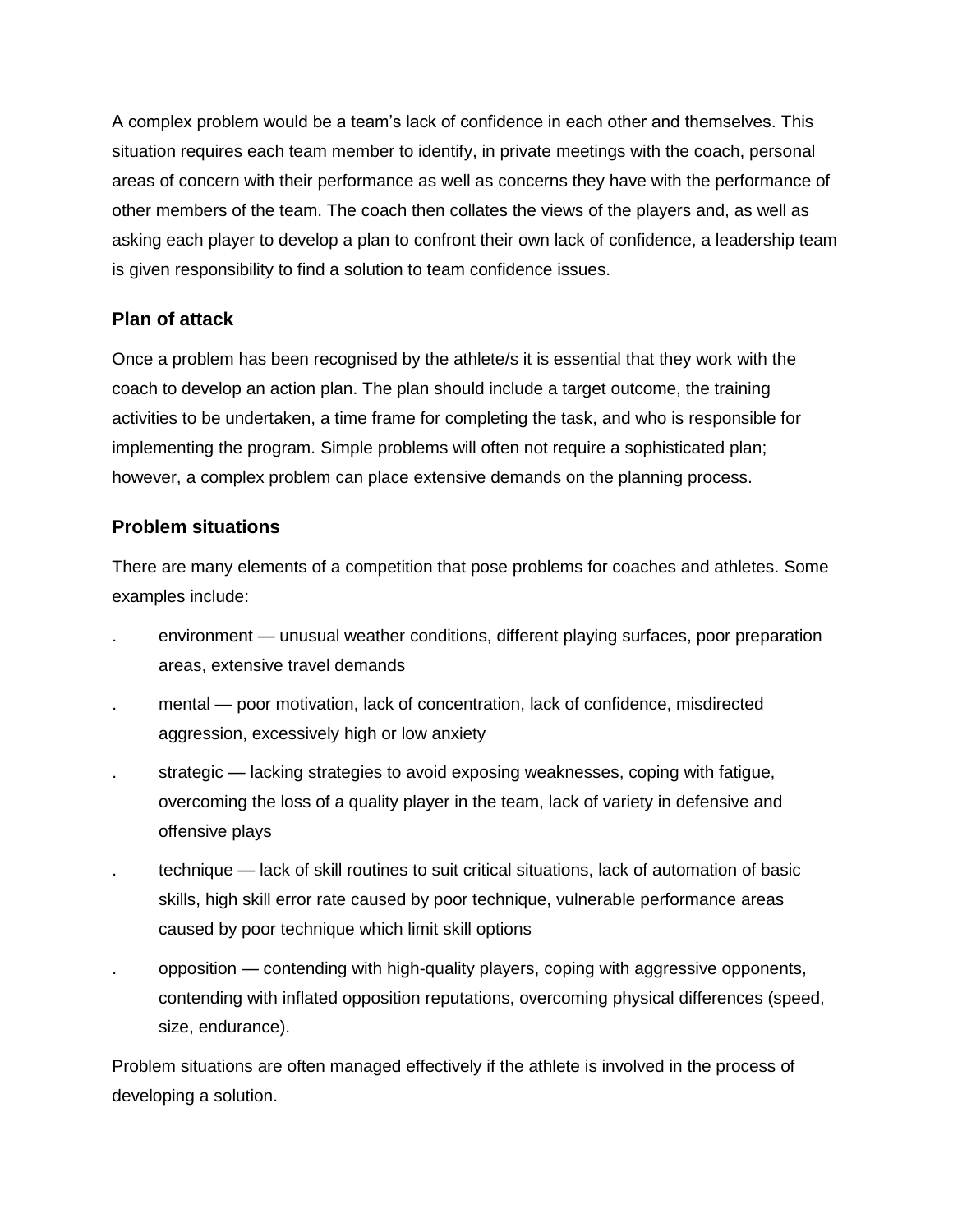# **Questioning**

Asking athletes questions about their performance and training program is an effective method of encouraging them to become skilled at identifying and solving their own problems.

#### **Case study**

Tennis coach Brian was keen to encourage a young player, Erin, to make the connection between where the ball went, how hitting in different directions felt different, and what adjustments are made to the hitting action to hit in different directions. He asked Erin to serve to the left and right corners of the service box. Brian then asked Erin, 'What felt different between the two serves?' Erin was able to analyse the two serves, then compare these actions with her previous experiences in both tennis and other sports.

The questions that Brian was asking of Erin were higher-order questions requiring considerable thought. Lower-order questions are used by coaches to encourage athletes to remember concepts and ideas. A concept in Australian football would be the use of a zone defence when the opposition is kicking the ball into play. Players could be asked to remember their individual roles in the zone defence. In this situation, the coach would speak to individuals and ask them to describe their role and then observe their ability to remember it role while playing the game.

# **Assessing athlete needs and capabilities**

### **Formal assessment**

Methods for assessing elite and professional athlete performance have become highly sophisticated and labour intensive. Often these methods are not viable for typical sporting teams and individuals. Most coaches do not have the time, equipment or specialist expertise to conduct laboratory-type assessments. There are, however, several more modest approaches to athlete assessment that can provide useful information for improving the competitiveness of athletes.

. Video analysis — video is a tool that is readily accessible to most coaches. It can be a powerful method for coaches to analyse athlete performance, as well as to show athletes specific aspects of their technique or tactical performance.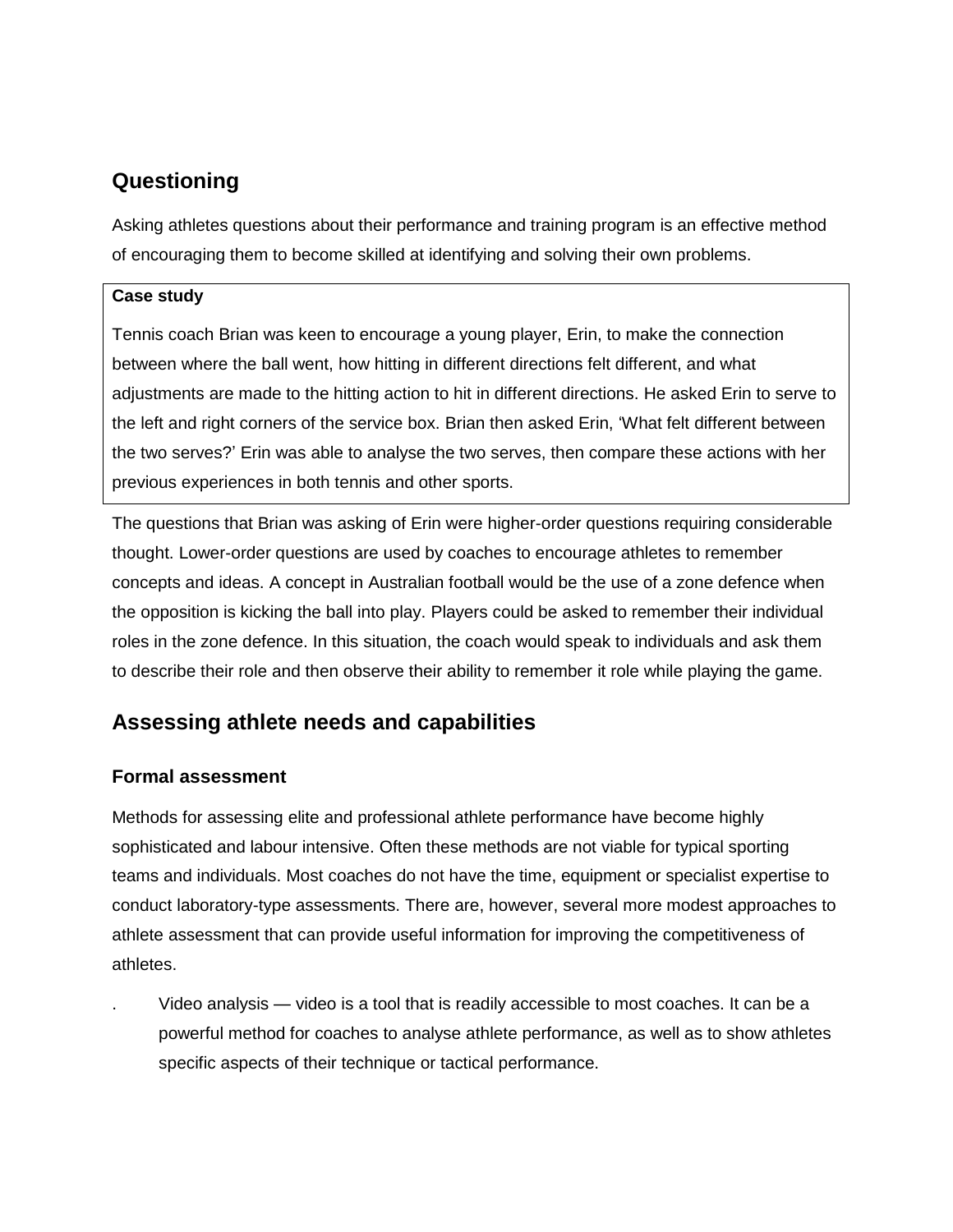#### **Case study**

Michael was having difficulty explaining to Ian, a backstroke swimmer, that his hand entry was too far across his body. Ian's action was causing his body to sway from side to side and reduced the required lateral pressure early in the stroke. After several discussions, constant feedback and having a third party observe Ian, there was minimal change. Michael decided to video Ian and was amazed that after only one video analysis session Ian corrected the fault.

. Observation — an astute coach is capable of assessing a range of athlete abilities by watching, listening to and, in some sports, feeling the performance of their athlete. This is the most common form of ongoing assessment. It is important when using this technique to provide immediate feedback to the athlete and to keep a mental or written note of significant observations and assessments.

. Testing — the advantages of conducting standard tests are that athletes can make comparisons with their previous performance and with other athletes and team performances. 'Field' tests that are specific to the sport and easy to administer are often the most effective testing protocols. The beep test, an easy to administer fitness test, is used in the field by a number of sports to assess running endurance.

#### **Player self-assessment**

Using player self-assessment can increase a coach's understanding of each athlete.

One of the most intrinsically motivating experiences is when an athlete achieves a personal goal. Team players will often be disappointed after a competition even though their team has won the game. One reason for this is that, individually, they have not played according to their expectations. On the other hand, athletes who believe they played well can appear buoyant after a competition despite their team losing.

Athletes will say, 'That felt good', as a way of expressing the positive intrinsic sensations derived from their performance.

#### **Team-mate assessment**

A more difficult assessment tool to manage is team-mate assessment. Team-mate assessment is not holding a stop watch and recording the times of other athletes, but is an assessment of: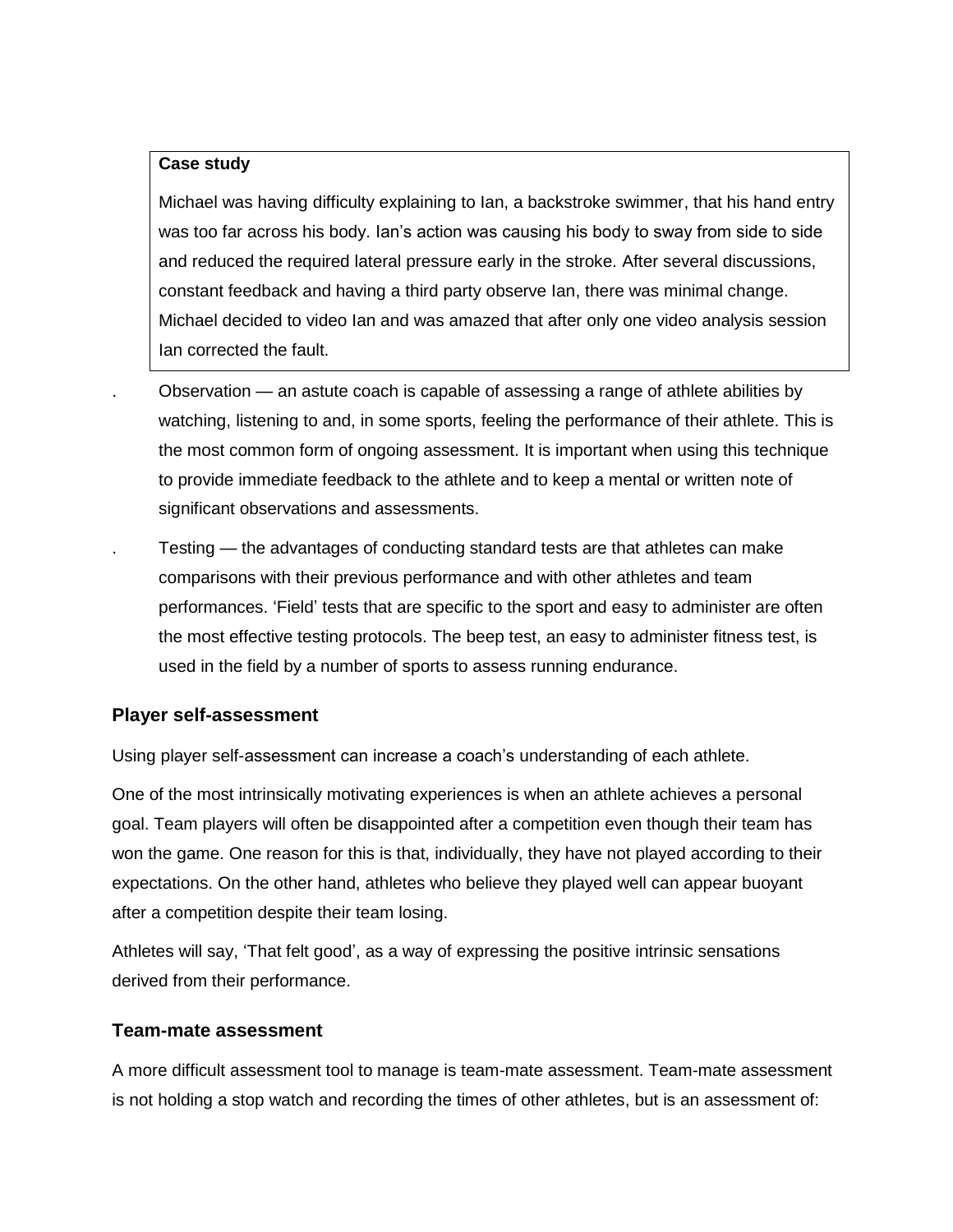- . a player's affect on other players
- what role in the team is most suited to a player's current abilities
- . how well the player performs in pressure situations.

On the field, a player is able to assess the relative contribution of their team-mates in congested situations that are often remote from the coach.

It is important to respect the sensitivity of team-mate assessments. These assessments should be managed using either confidential written reports or private confidential meetings with the coach.

The types of areas to assess include physical strengths and weaknesses, technique, decisionmaking ability, and ability to work as part of a team. Just as a good scientist would use the most reliable and valid instruments to test a theory, coaches should use the most reliable and knowledgeable team-mates to provide assessments of players and the team.

#### **Assessment process**

The assessment process has three essential steps:

- 1 Establish the criteria for assessment (for example, a volleyball coach establishes a team criteria of less than five unforced errors in each set of play).
- 2 Collect data that is specific to the behaviour being assessed. The data must be accurate (for example, the volleyball coach counts the number of unforced errors and uses a list of pre-determined examples of unforced errors as the basis for scoring the behaviour).
- 3 Analyse the data by comparing them to other teams, comparing them to the team's previous performance, and by assessing whether there are more unforced errors by specific players or in specific game situations.

# **Coaching methods to suit learning styles**

In most groups of athletes there will be different learning styles. Some athletes learn best by seeing someone else or themselves perform (visual learners). Others learn best by listening to an instruction or receiving feedback comments (auditory learners) and others learn best by feeling the sensations of a movement and making adjustments until the movement 'feels right' (bodily–kinesthetic learners).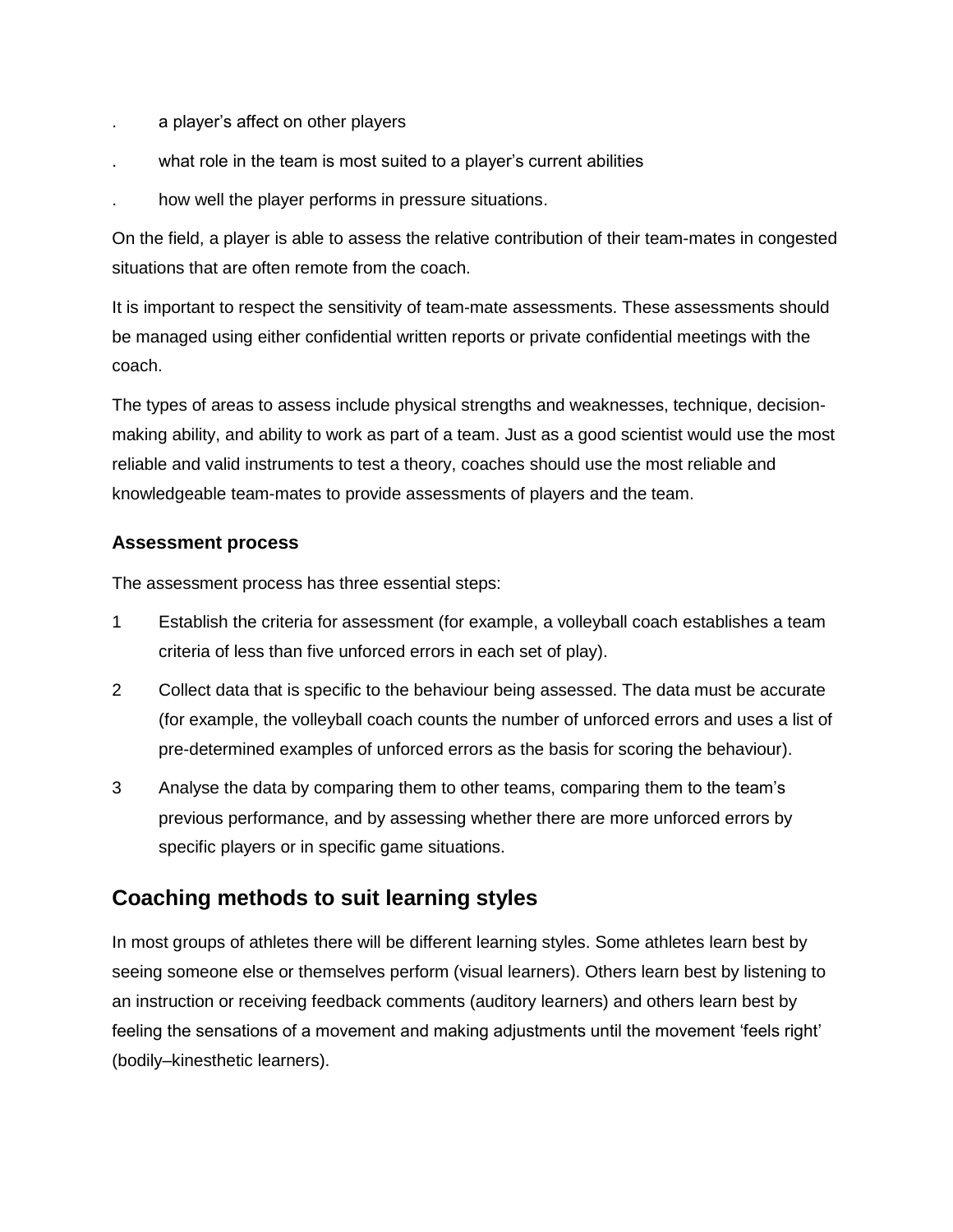When a coach has yet to determine the preferred learning style of an athlete, it is advisable to provide the opportunity for each learning style to be engaged.

#### **Case study**

Simon was about to teach his under-9 football team the 'inside of the foot' pass. He decided to show the team a brief video (visual learner) of a few 'inside of the foot' passes used by top international players from the football World Cup. By slowing down and pausing the video, the players could see the exact point of contact between the ball and the foot. Simon then took the players outside and explained (auditory learner) the three key elements of the pass:

- turn your kicking foot side on to the target
- . pretend that your leg and foot are a broom and 'sweep' the foot at the ball
- hit the ball with your foot as if you were trying to knock over the pins at a tenpin bowling alley with a broom.

Finally, Simon placed the players into pairs and let them practise kicking with the inside of the foot for 10–15 minutes and said, 'See if you can feel the nice flat and solid contact between the ball and the inside of your foot, like it feels when you hit a balloon with the palm of your hand' (bodily–kinesthetic learner).

### **Various thinkers**

People think in different ways. According to Gregoric (1982) there are four types of thinkers. Those who process information:

- in an ordered, sequential, linear  $(A-Z)$  way a coach of this individual would provide highly structured programs and reality-based activities
- . using trial and error these individuals have a strong need to find alternatives and do things their own way. A coach of this individual would provide the athlete with a target and allow them to work out how to achieve the target through trial and error
- . by absorbing ideas, information and impressions, and organising these through reflection — a coach of this individual would relate concepts to past experience and personalise the content using anecdotes. More personal anecdotes will be more effective
- by generating ideas and concepts then researching and analysing the ideas a coach of this individual should provide data about performance and encourage the athlete to analyse the data and generate ideas for improvement.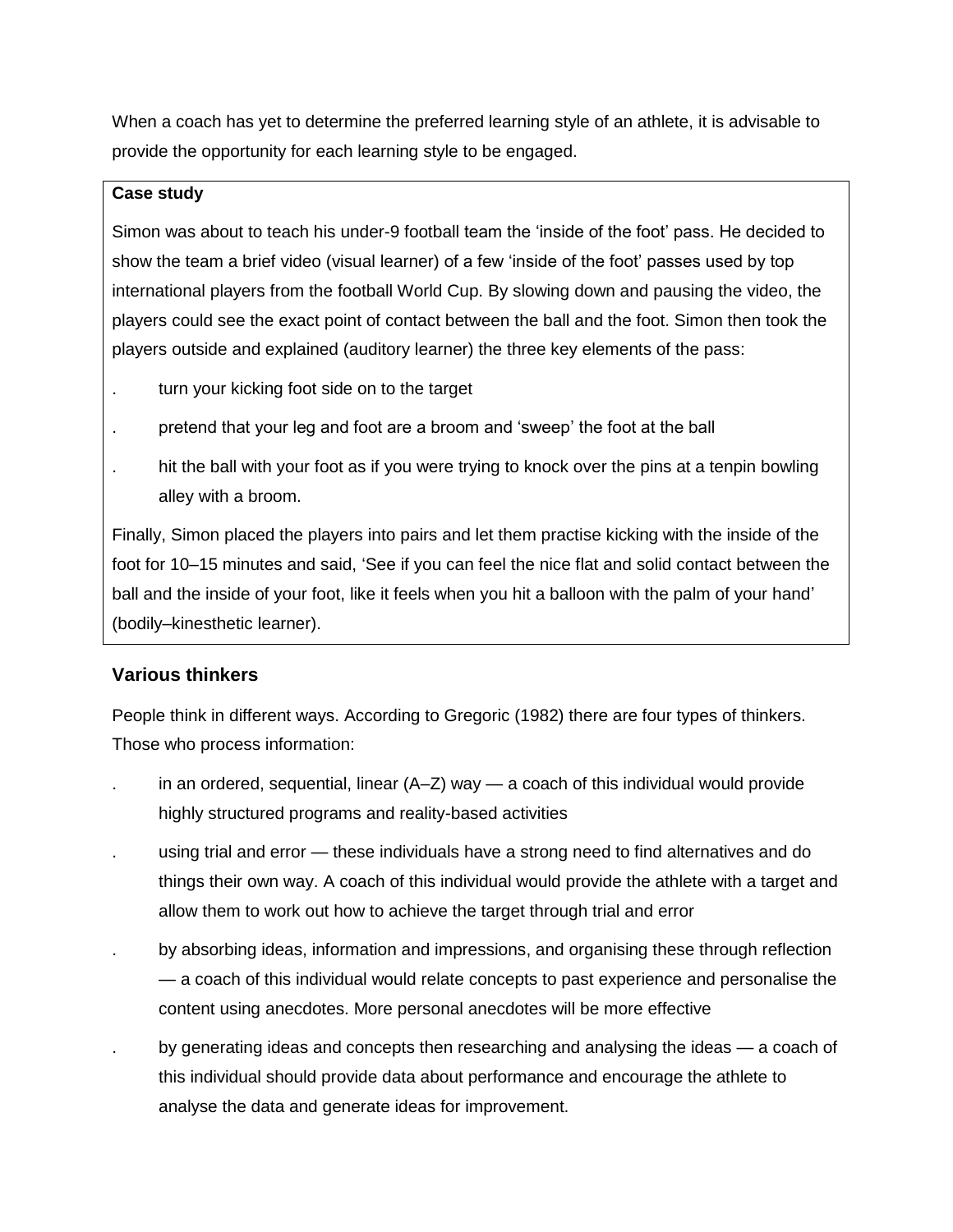# **Developing athlete independence and self-responsibility**

Athlete independence and self-responsibility are nurtured when coaches allow the athletes to independently take responsibility for aspects of the competition program. Athletes are encouraged to develop a plan for an aspect of individual and/or team performance. They then implement the plan, self-evaluate and review the plan.

#### **Case study**

David is the tallest player in the basketball team, but is having problems penetrating the opposition's zone defence. His coach suggested he speak with his team-mates and devise ways to overcome the problem. After a lengthy discussion the players put in place a three-week training program. The program involved four different strategies for getting the ball to David and other players inside the 'key' (defence zone). David also devised a plan to develop his own shooting skills so that he had three or four avenues to the basket when he received the ball in the 'key'.

After each game the players evaluated their penetration strategies and David evaluated his choice of shooting options. Adjustments were made to the plans each week at training. At the end of the third week there was a significant improvement in both penetrating the opposition's zone defence and also in David's ability to score.

It is possible for highly talented and experienced athletes to take full responsibility for their performance; however, it is advisable in most situations, particularly in team sports, for athletes and coaches to share the responsibility for performance.

# **Observe, analyse and provide feedback to athletes**

During practice and games, a coach should direct observations and feedback at the specific focus of the activity.

#### **Case study**

At rugby training, Grant devoted considerable time to practising hooker lineout calls with lineout lifting from in front and behind the lineout jumper. He then set up a competition drill combining hooker throws and calls with lineout jumping and lifting. Grant observed a range of errors, from players not bending their knees before lifting, to poor timing of the 'grip and lift' with the jumper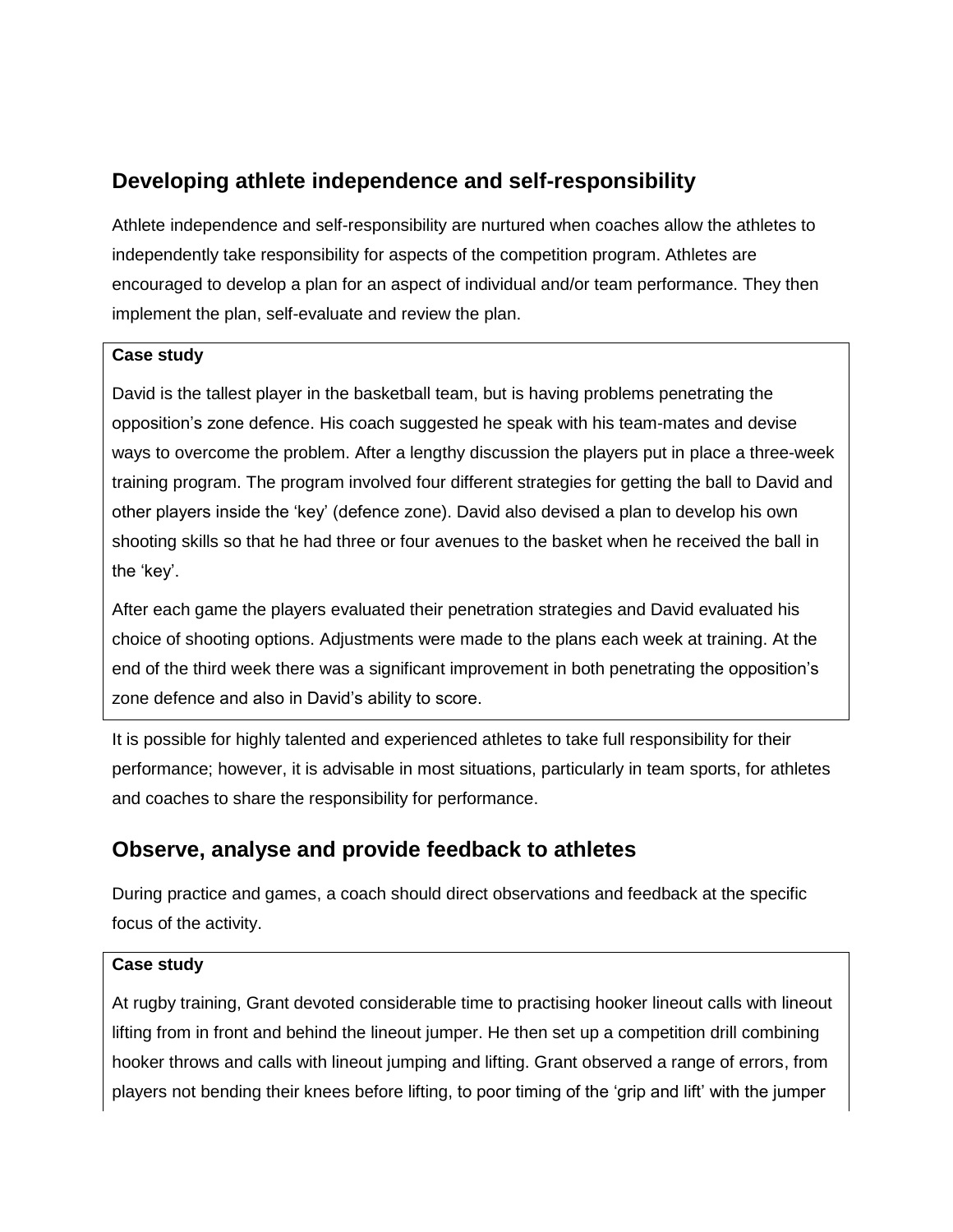take off. He gave immediate feedback using a mixture of positive comments such as, 'Nice quick turn around and grab on the hooker call!', negative comments such as, 'It is disappointing that most players remember to concentrate on the hooker calls, but one or two forget and make it difficult for everyone else' and neutral feedback such as, 'Lifters need to maintain a strong grip and upward pressure on the shorts of the jumper for as long as possible'.

What was effective about Grant's feedback was that it was immediate and he gave at least three positive or neutral feedbacks for every negative feedback.

During the drill Grant also noticed that the designated jumper was not positioning his thumbs behind the ball when catching, and some of the hooker passes were slipping through his hands or deflecting to the opposition. Rather than comment during the drill focusing on lifting, Grant delayed his feedback until after the training session. He then worked with the jumper, one on one, practising catching technique while being lifted.

Coaches who provide feedback (extrinsic feedback) facilitate an athlete's ability to generate their own feedback (intrinsic feedback) about their performance. Athletes do this by relating the outcome of a movement to technique criteria.

#### **Case study**

Squash player Julie knows that when her backhand drive loses power, falls short of rebounding the ball to the back corner of the court, and the ball hits high on the front wall, there is a strong possibility that she has forgotten to adjust to the backhand grip from the previous forehand stroke.

#### **How to observe**

As previously discussed, there are many ways to observe performance to be able to provide legitimate feedback. Coaches can watch a video of performance, refer to a score, or refer to the outcome of skill application or team strategy. No matter which method or combinations of observation techniques are used, it is advisable to conduct several observations of the focus behaviour before confirming that feedback is required or that there is a problem. Players who can intrinsically analyse performance may be capable of self-managing and overcoming a skill or team-play problem before the coach needs to intervene.

#### **What to observe**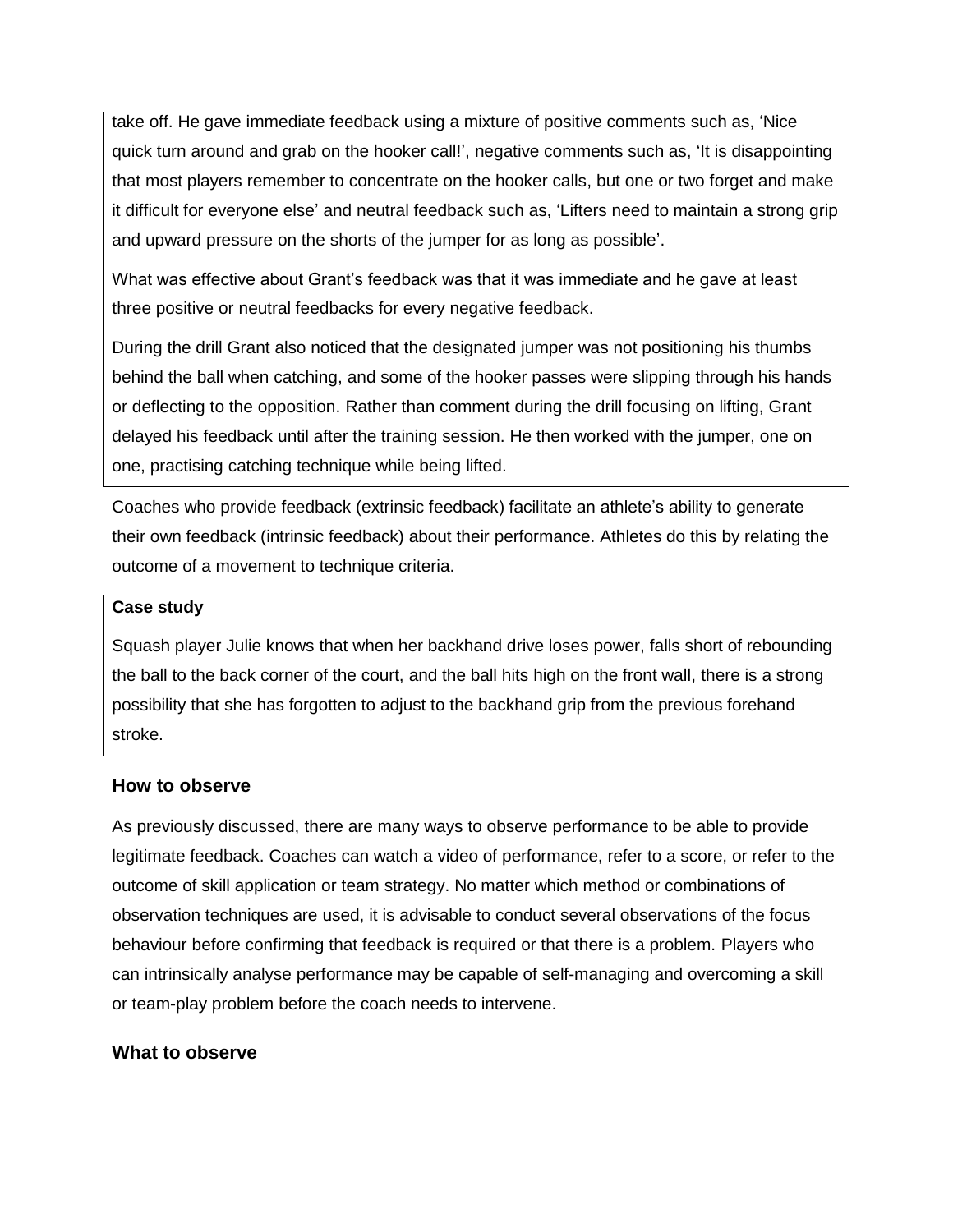The observation of athletes should be congruent with the task. Effective coaches avoid being distracted by aspects of performance that are not the behaviour being coached at the time.

More-experienced coaches develop the ability to observe a range of relevant associated performance areas at the same time. Athlete safety, mental attitude, physical abilities, and behaviours before and after a performance, are all important components of being able to accurately analyse the performance of athletes using the observation method.

#### **Case study**

Peter instructed his squad of four vision-impaired distance runners and their guide runners that he would be basing their entry into the national cross country championships on their overall performance in the local community Bay to Bridge run. On the day of the Bay to Bridge run, Peter informed the athletes that their finishing time would be only one of the many factors that he would consider in assessing their ability to compete in the nationals in six months time. The other factors Peter would observe and assess would be:

- . attention to safety issues, such as regular hydration, communication with the support runner about the terrain, levels of physical comfort, and appropriate footwear
- . pre-performance warm-up and briefing of the support runner as well as a post-competition cool-down and debriefing
- . the ability to develop a positive and focused attitude with unwavering commitment throughout the race
- . the ability to run efficiently and according to the race plan.

Peter was able to record each runner's performance profile on the basis of observing the above performance criteria.

### **Amount of practice**

The amount of practice an athlete needs to facilitate learning depends on the complexity of the task, and the natural ability and experience of the athlete. It is essential that:

- . there is minimal delay between successive trials of a skill, strategy or team play
- . the athlete is able to successfully complete the task for the majority of trials
- fatigue does not interfere with the ability to concentrate on the task, unless learning to cope with fatigue and frustration is the focus of the practice.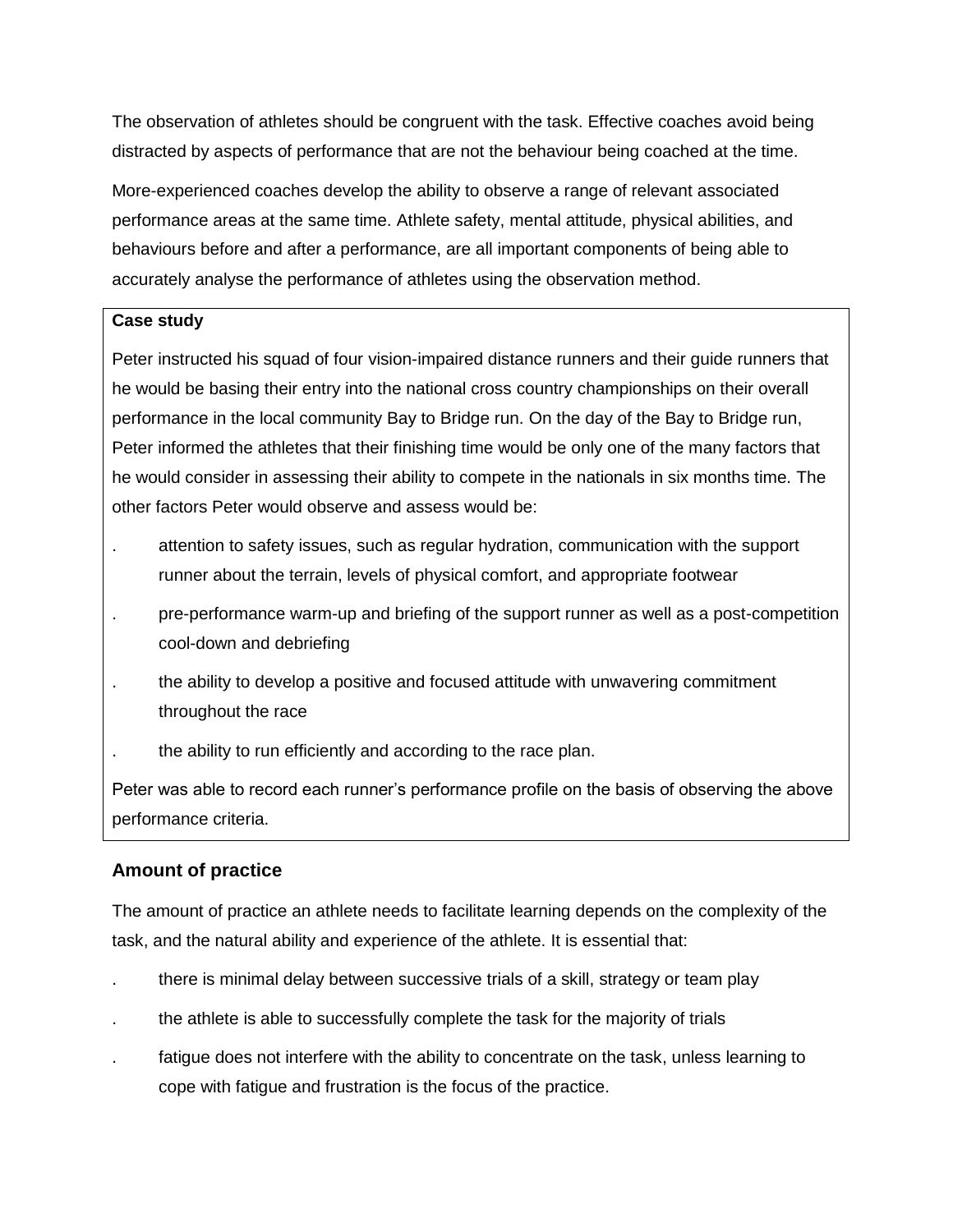# **Communication skills and techniques**

### **Presenting information**

When presenting information to athletes, coaches will maintain interest and attention if their communications are:

- . positive
- . clear
- . articulate
- . precise
- . relaxed
- . confident
- . based on familiar language.

#### **Posture**

The body language of a coach needs to depict the sincerity and importance of communications. This can be achieved by:

- . maintaining an open stance
- . leaning or tending towards the listener
- . maintaining eye contact.

#### **Interest**

To be able to effectively use familiar and relevant language, a coach should have a grasp of the terminology of the sport. To be able to heighten athlete interest in what could become at times bland and repetitive communications, a coach should include related anecdotes and specific examples in the presentation of information.

Athletes do not require coaches to be formidable public speakers or highly entertaining orators. Most athletes are involved in sport to experience the thrill of participation. However, to facilitate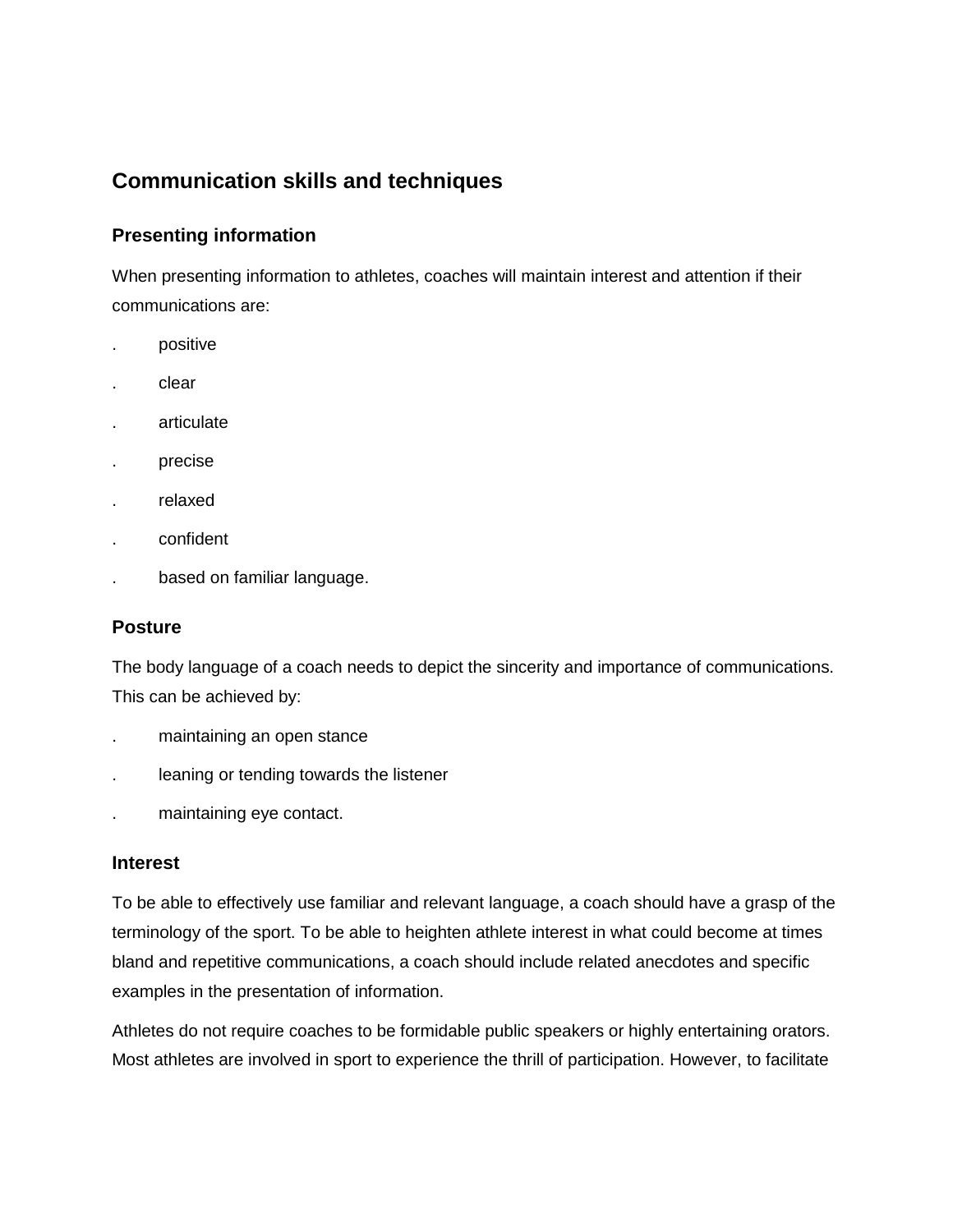learning and participation it is advisable that coaches include the communication skills and techniques outlined above when presenting information to athletes.

# **Listening skills**

There are many situations where athletes may need to speak to their coach. Apart from formal interviews or debriefing sessions, athletes may speak to a coach to seek clarification in relation to an instruction or to increase their understanding about an aspect of competition. Basic listening skills such as eye contact, nodding the head when appropriate, keeping silent while the athlete is speaking, maintaining calm even if the athlete is testing your patience, and keeping relatively still, will encourage the athlete to be open and relaxed.

Other non-verbal coach behaviours that determine the impact a coach has on athletes include:

- facial expressions smiling and concerned looks
- . voice characteristics change of volume
- mannerisms forceful tone of voice
- touching encouraging pats on the back
- relative position up close and personal
- . movement bold hand gestures, pacing up and down.

Clever combinations of non-verbal coach behaviours are usually the domain of experienced coaches. Some coaches are highly skilled at depicting the mood of a situation and deploying the best combination of non-verbal behaviours to suit the situation and embellish a message.

# **Special needs**

#### **Athletes with a disability**

For athletes with special needs, the facilitation of learning requires coaches to adopt specific methods to assist these athletes to cope with their particular limitations.

Special equipment and rules can assist amputees and athletes using a wheelchair. Touch, audio tapes, Braille instructions and meaningful sounds can assist athletes with vision impairments. Diagrams, video segments, manipulation and modelling can assist athletes with a hearing impairment, autism, cerebral palsy and/or other neurological impairments.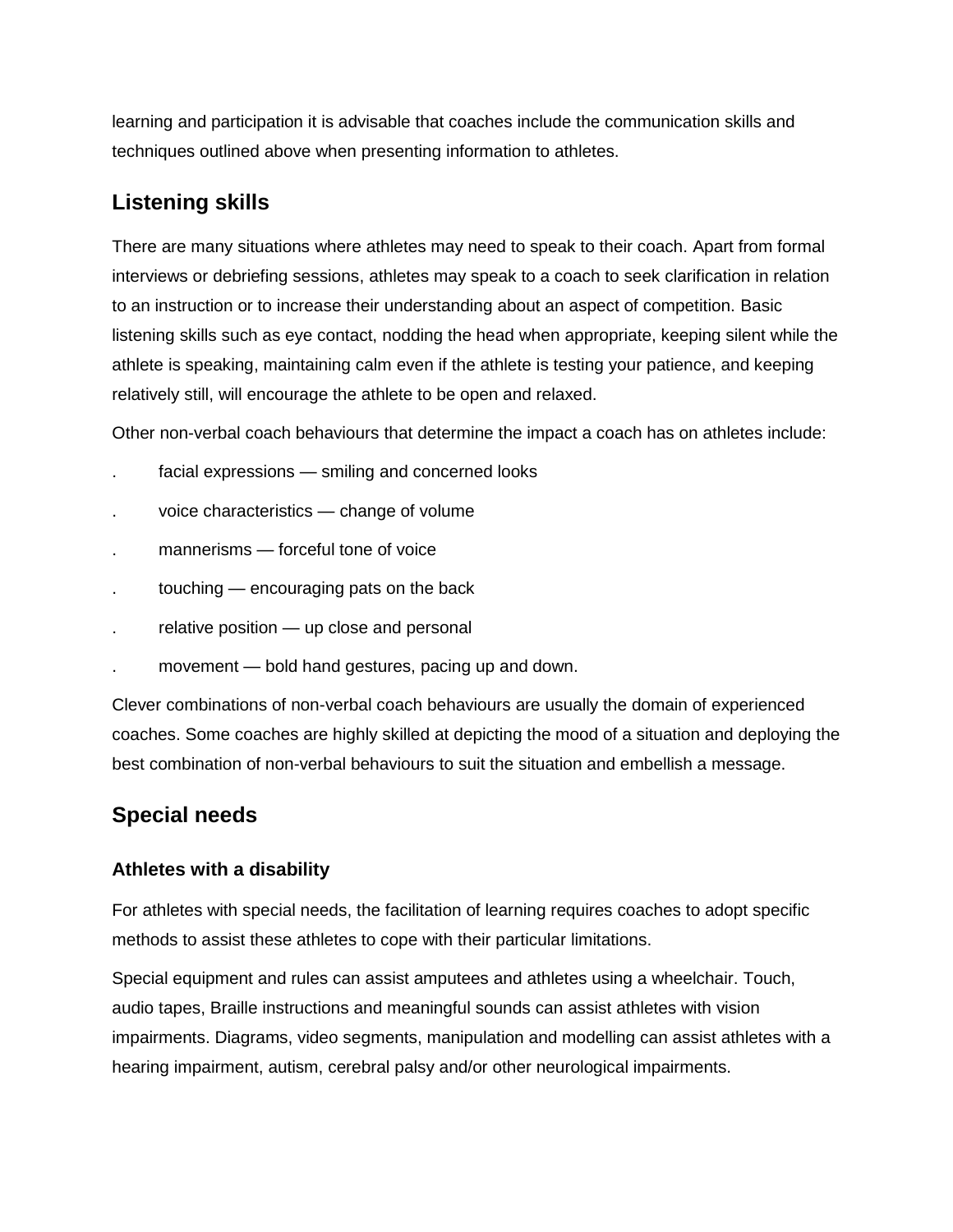Effective coaches seek out the appropriate support methods for their athletes with special needs.

#### **Case study**

Fourteen-year-old Raymond had atrophying muscles caused by a neural disorder in his spine. Raymond's prognosis was not good, and because of his increasing inactivity he became obese and his enthusiasm towards his favourite pastime, sport, was waning. Raymond's parents took him to the local swimming club. The club had an indoor heated pool and a range of swimming programs from learn to swim, to high performance competition, to veterans' water aerobics.

Raymond was not a swimmer, but had always wanted to learn to swim. His coach, Elizabeth, recognised his lack of muscle tone, anxiety in the water and social maturity. It would not be appropriate to put 'floaties' on Raymond. Through Elizabeth, the swim club approached a buoyancy manufacturing company who made a special suit for Raymond. The buoyancy suit covered Raymond's torso, looked like a diver's wetsuit, provided excellent buoyancy, and in no way hindered movement. This, combined with modified activities and Elizabeth being able to discuss the program with Raymond, resulted in a highly successful relationship between the coach and athlete. Not only did Raymond lose excess weight and become a swimmer, but he also significantly delayed the progress of his muscle atrophy.

#### **Language barriers**

A combination of a multicultural society and a more mobile global population has resulted in many athletes with English as their second language. Coaching strategies for facilitating communication with these athletes include:

- . Verbal instructions should use plain English and not be embellished using local slang or phrases and terminology that are unfamiliar to the athlete's dominant language.
- . Use demonstrations more often and, if possible, have the English-speaking athletes demonstrate drills and techniques to those for whom English is a second or third language.
- . Encourage athletes to learn to communicate in English by occasionally taking the time to communicate with them in their language, even if it is only in the form of a greeting.